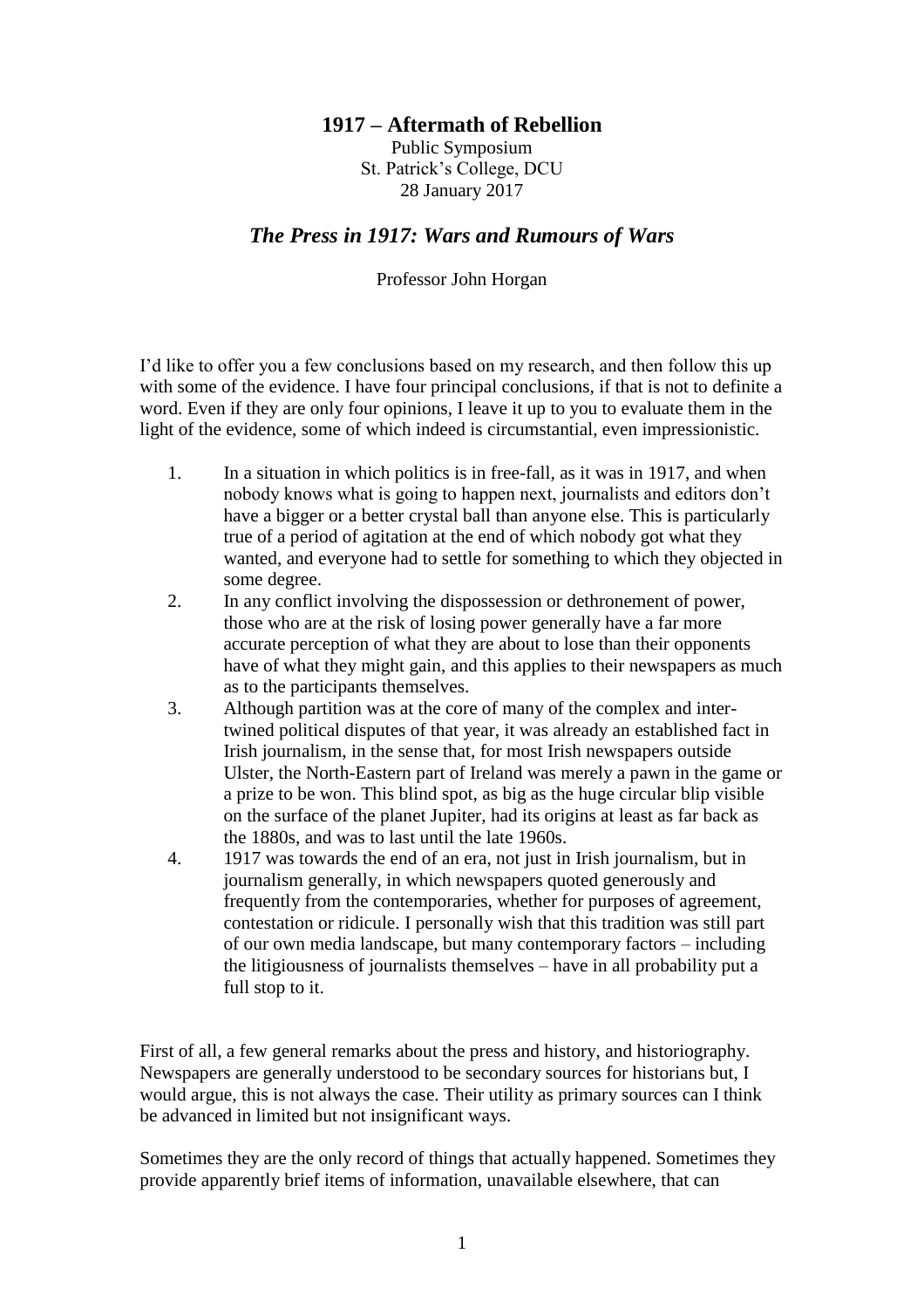contribute important missing parts of a much larger historical jigsaw puzzle. And sometimes, precisely because they do not know what happened next, they are important witnesses to, and evidence of, the general mindset of populations and elites – and of course of journalists, who straddle both these categories. This in itself can be of considerable help to contemporary historians as they attempt to evaluate the motives, choices, decisions, context and actions of historical figures without yielding to the siren song of hindsight.

Seen in this light, the press of 1917 offers unusually rich pickings. And in the "press" I would include ephemera, which appear to have been singularly widespread and arguably important, and to extent also the written memoirs of one journalists who were on the firing line, as it were, during the turbulent period immediately following 1916.

I would like to mention, in particular, the remarkable chronology printed on a quarterly basis by one of the doughtiest journalistic opponents of 1916 and all it stood for: the quarterly Unionist newsletter "Notes from Ireland".

The title of its quarterly compendium, " A Diary of Disaffection" was changed, in its first post-1917 regular, to "Footsteps of Sinn Fein – A Diary of Disaffection". The incidents recorded in this diary – sometimes several incidents on the same day – reveal that in the four months up to the end of December 1917 (remembering that Thomas Ashe died in September) there were, on average, about one such incident a day, many of them violent, and voluminous reports, sometimes quite detailed, of courts martial and other successful prosecutions of Republicans. Almost all of them are sourced to other dated newspapers – often, but not exclusively, the Irish Times. In this sense it is a valuable vade mecum not only to the events themselves but to what other newspapers were saying about them.

Its issue of 26 November 1917, for instance, recorded the conviction by courts martial in Cavan of people for carrying hurleys, and in Cork of several dozen people for either "practicing movements of a military character" or "wearing uniforms of a military character". Those convicted on the latter occasion included Terence McSwiney, and one Daniel Corkery from Macroom. Others to feature include Sean MacEntee, who had the doubtful distinction of being acquitted twice, and Cathal O'Shannon.

An earlier edition, however, draws our attention to another significant feature of the press in Dublin in this year. This is the appearance of a wide range of nationalist publications which, even though referred to by in a jaundiced fashion by the police authorities as the "mosquito press" was evidence of theinternecine warfare between all Irish newspapers in this period, marked by overt attacks on each other in print, and carried on with an intensity rarely seen since.

As the *Notes* put it: "Fully half a dozen papers, mostly new, are at present being issued in Dublin, all of them being more or less abusive and derisive of the party in Parliament that once was regarded by all Irish nationalists with confidence and esteem."<sup>1</sup>

<sup>1</sup> *Notes from Ireland*, 1 May 1917.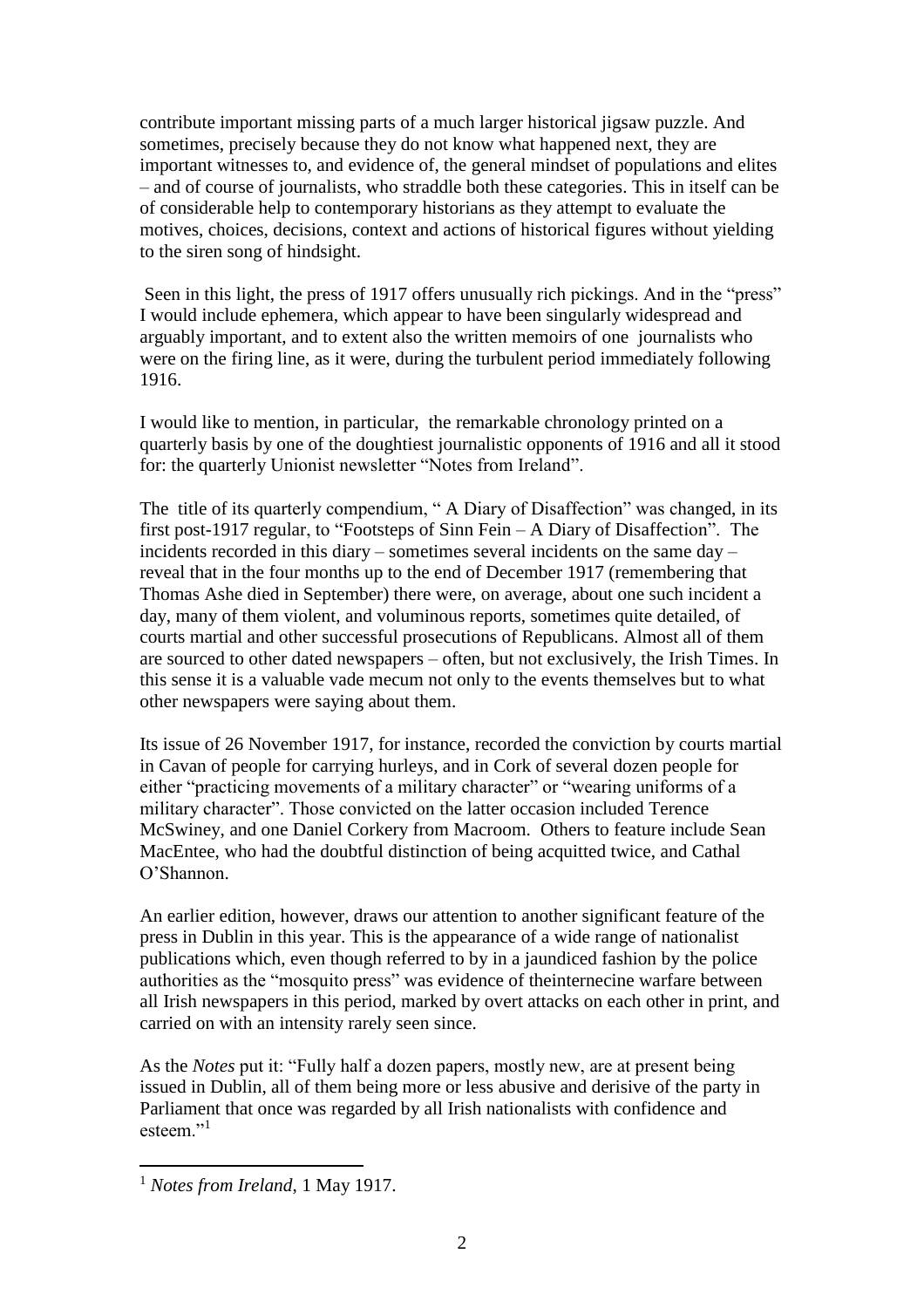It went on, with what was probably unintended helpfulness, to identify some of the major offenders, whom they described as "extremists" with "overseas backers". They included *Nationality* (the official Sinn Fein paper), *New Ireland*, *The Irishman*, *Irish Opinion*, *Irish Nation*, and the *Leader*. The complexity of all of this is well illustrated that at one point the Irish Nation had to publicly disassociate itself fro the organization called the Irish Nation League, whose politics were indeed markedly different.

What had primarily raised both the political and the journalistic temperature, however, was the release of those imprisoned in Britain after 1916, starting with the revolutionaries themselves at the end of 1916 and then, in June 1917, of other convicts. Here the fissure in journalistic opinion was obvious. The *Freeman's Journal* implied that it was due to the sterling work of John Redmond.<sup>2</sup> But Redmond was not even mentioned in this connection by the advanced nationalist press, including Irish Opinion and the Irish Nation. Sinn Fein's *The Irishman* attributed the prisoners' release to Dublin Corporation's direct appeal to the United States through the US Ambassador, which it said "effected more than all the 'blethers' at Westminster."<sup>3</sup>

The *Phoenix*, which flourished briefly in 1916-17, struck a similar note: "The men now released never requested the least assistance from the men who had in previous years besmirched their characters, felon-set them, and openly and insidiously accused them of selling their sympathies for foreign gold." <sup>4</sup>

If the policy of prisoner release had been intended by the British to calm public pinion in Ireland, or to increase support for the Irish Party, it plainly had the very opposite effect. The by-elections in North North in February, in Longford in May, in East Clare in July, and in Kilkenny in August, were evidence, if evidence were needed, that the electoral tide was turning strongly against the IPP. The Unionist press analysed this with ruthless accuracy. "The whole trouble at present in Ireland is directly due to the unconditional release of the rebel prisoners … due to the persistent appeals of the official Nationalists" *Notes from Ireland* commented sharply as the Sinn Fein electoral bandwagon rolled. It added: "It is a curious irony of Fate that the Parliamentary Nationalists should be thus forced to lick the hands of those who are doing their best to throttle them."<sup>5</sup>

*Nationality*, for its part, twitted Lloyd George's response to the unsuccessful claim to be admitted to any post-war Peace Conference: "What a sight it will be when he England whose Premier has declared that the Irish Nation must ever be coerced at the dictate of Aliens' (Ulster Unionists), rises in that Conference to champion the Small Nations, and Ireland knocks at the door?"<sup>6</sup> And *New Ireland*, after quizzically suggesting the highly improbable possibility" that Lloyd George would "eat the leek

<sup>2</sup> Cited in *Notes from Ireland*, 1 February 1917.

<sup>3</sup> Cited in *Notes from Ireland*, 1 February 1917

<sup>4</sup> Undated extract Cited in *Notes from Ireland*, 1 February 1917

<sup>5</sup> *Notes from Ireland*, 1 November 1917.

<sup>6</sup> Undated reference cited in *Notes from Ireland*, 1 May 1917.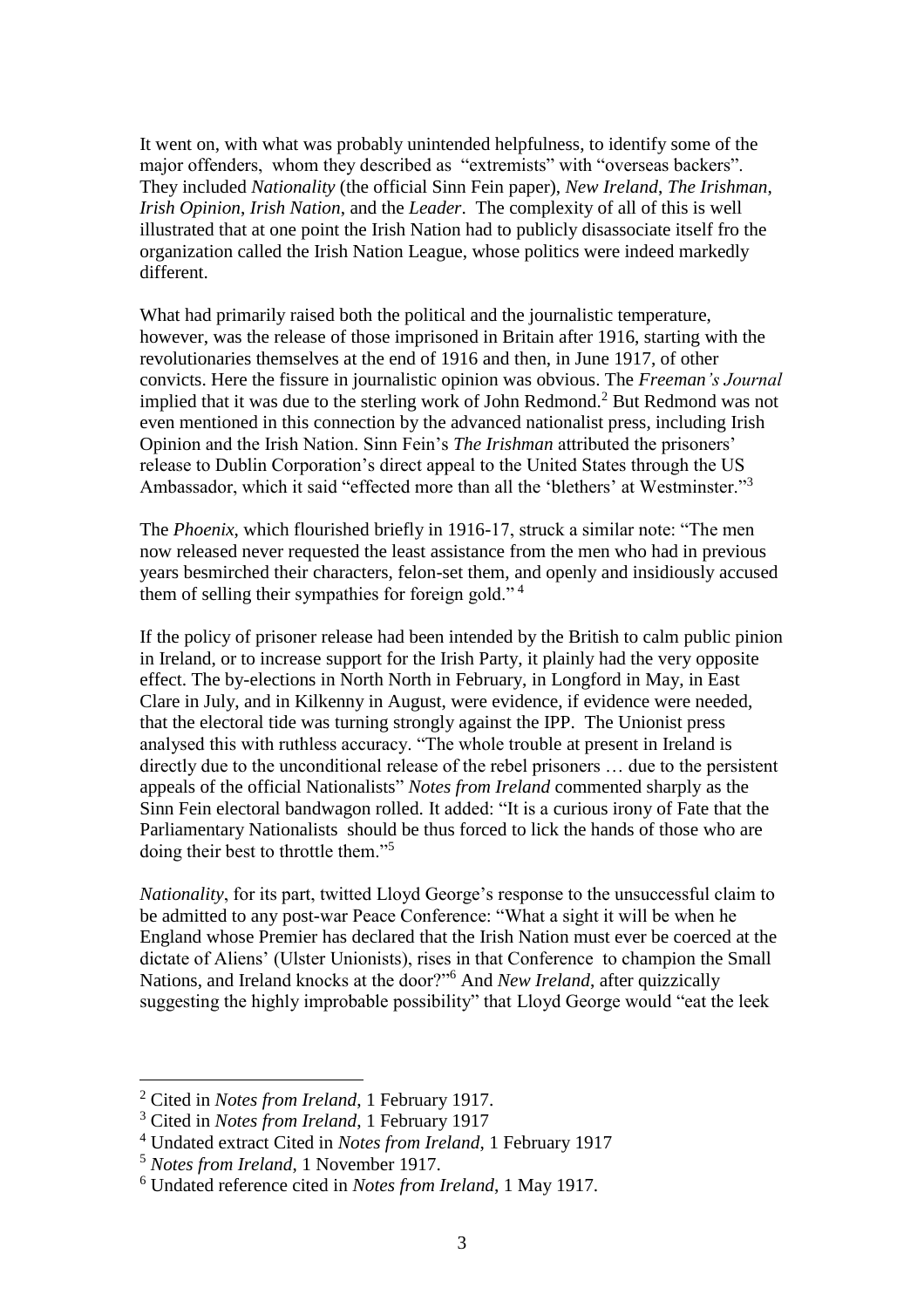and grant Home Rule" declared that the Home Rule movement "cannot possibly survive the futility of the Irish Party and their supine conduct."<sup>7</sup>

Common to all the advanced nationalist newspapers, was a passionate opposition to partition, and an equally universal judgment that the blame for partition, if it occurred, could be laid firmly at the doorstep of the Irish Parliamentary Party, and nowhere else. Unexpectedly, however, *New Ireland*, which was solidly pro-Sinn Fein, published an article by James MacNeill which included the author's contention (with which the editor publicly disagreed) that "it would be better to have immediately a genuinely autonomous government in twenty-eight counties than to wait indefinitely, and in my opinion hazardously, for autonomy throughout the thirty-two counties."<sup>8</sup> Could James have been related to Eoin? It is difficult to see how, otherwise, such heterodox views would have been given an airing in these particular pages. Later the same month the same journal faithfully recorded Darrell Figgis's view that "the failure of the Irish party is at root a failure to beat the Unionist in English aristocratic circles."<sup>9</sup>

This is significant in that it echoed a fact which can be perceived across all the nationalist papers, including the *Freeman*: a persistent under-estimation of the tactics and strength of Ulster Unionists. Their rare eirenic words were directed towards the Southern Unionists, rather than their Northern counterparts. Commenting on Count Plunkett's expulsion from the Royal Dublin Society, *New Ireland* mourned editorially: "We have almost given up hope of that progressive element among the unionists of Southern Ireland, which has strained every effort to bring their fellow Unionist to some sense of patriotism."<sup>10</sup> And its reference to Willie Redmond's death was, by the standards of the time, generous: "The fact that he was swept off his feet by the nonsense of the profiteer press adds poignancy to his death, and does not take from the supreme sacrifice he has made….He belongs to that generation of Irishmen who claimed it as an honour to have lain in a common prison at the hands of the English enemy."<sup>11</sup>

We have to look to the mainstream press, however, and in particular the *Irish Times*, for evidence that the swing to Sinn Fein still to a degree contested, but that this opposition to Sinn Fein was related to support for Irishmen engaged in the British forces as well as to the dwindling support for the Irish Party. . Some of the events of that turbulent year have been all but air-brushed from history, and we have to read the smallest of small print to discern them. For example, Sinn Fein demonstrations were stoned in Cork during the summer election season by "a number of women and girls carrying a Union Jack."<sup>12</sup> In Athlone, although there were no violent disturbances, the *Irish Times* reported that "many of the inhabitants put photographs of relatives who are at the war in their windows, and others displayed Rolls of Honour [and] during the night there was a great deal of excitement as the wives and mothers of the large

<sup>7</sup> Undated reference cited in *Notes from Ireland*, 1 May 1917

<sup>8</sup> *New Ireland*, 6 January 1917.

<sup>9</sup> *New Ireland*, 13 January 1917.

<sup>10</sup> *New Ireland*, 27 January 1917.

<sup>11</sup> *New Ireland*, 16 June 1917.

 $12$  Irish Times 25 June 1917.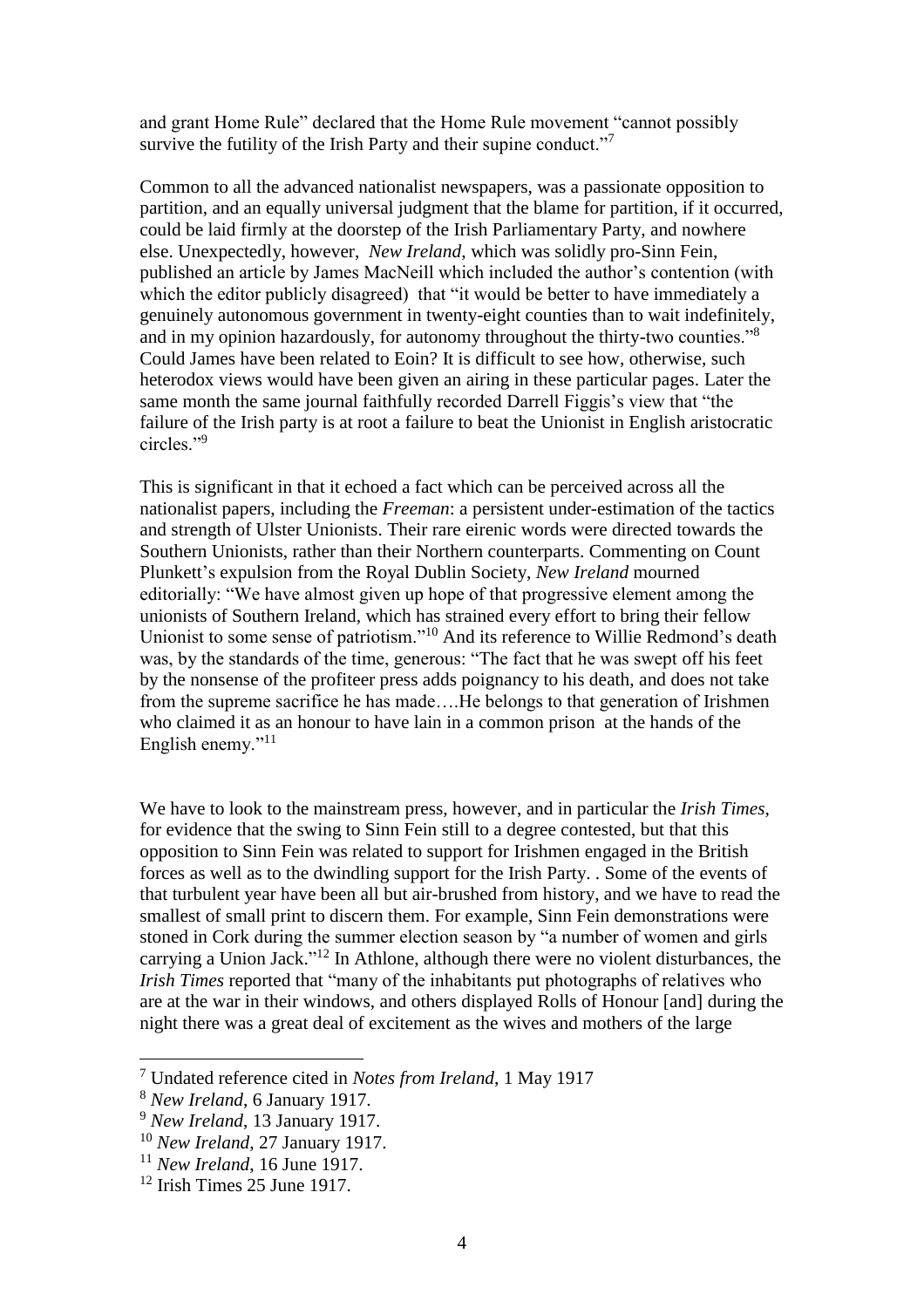number of men who are at the front resented the Sinn Fein display."<sup>13</sup> You will be aware, of course, that both these locations boasted substantial military barracks.

In truth, there was now only one substantial difference between the advanced Nationalist press and the *Irish Independent*, where William Martin Murphy and his editor, William Harrington, continued to beat the anti-IPP drum, particularly on the partition issue, in the context of the by-elections. The *Irish Independent*, commenting on the Roscommon result, expressed the editorial view that it, "and other recent events, confirm the view that the Irish party are not entitled to speak for the Irish people." Who might be so entitled was a different matter, ad the Irish Independent declined to draw the conclusion that Sinn Fein was its preferred choice. Reading between the lines of its editorial, it proclaimed (without mentioning Sinn Fein at all) "We look upon the revolt against this state of things as a healthy and hopeful sign."  $14$ It seemed that its author preferred the bishops to Sinn Fein as the arbiters of Irish political destiny. On east Clare, it observed that "the people will tolerate no more of the fooling, posing and humbug that for a time passed as statesmanship."<sup>15</sup> While not adopting Sinn Fein, its virulent opposition to Redmond on partition certainly helped to create a vacuum in nationalist public opinion which Sinn Fein were in any case better equipped to fill than anyone else.

The *Irish Times*, commenting on the South Longford result in early May, was actually the most perceptive of all on the political effect of the result, noting that "Irish Unionists are now beginning to believe that the real authority and the real majority in an Irish Parliament would be vested in the movement which has carried the Republican banner."<sup>16</sup> This verdict, carried so soon, clearly signaled a shift in Southern Unionist opinion, which had, up to that point, appeared to more moderate nationalism as possible honest brokers in the struggle for Home Rule. Just a few days later the same newspaper floated the rumour that genuine extremists in Ireland were few, but noted prophetically that if this were not the case, "Lord Midleton's fears are well founded, and Irish Unionists must reject firmly any measures which would put their country at the mercy of an increasing organisation of dangerous and seditious men."<sup>17</sup> The myopia of the *Irish Independent* is evidenced by the fact that its long leader on the South Longford result did not avert to the attitude of the Ulster Unionists or, indeed, even to their existence.<sup>18</sup>

The Irish Convention on 25 July, in which Unionists participated somewhat doubtfully, in fact gave Sinn Fein a number of opportunities to engage in creative media manipulation by staging simultaneous counter-demonstrations, effectively piggy-backing on the increasingly desperate attempts of the Irish and British political establishments to secure a measure of agreement on anything. An Irishman writing to the London *Times* complained: "In what frame of mind will the nationalist delegates confer, when they are ever conscious of the menacing figure that may at any moment force the doors and throw the sword into the scale? [ . . . ] How can we respect [the

<sup>13</sup> 12 May 1917.

<sup>14</sup> *Irish Independent*, 11 May 1917.

<sup>15</sup> *Irish Independent*, 12 July 1917.

<sup>&</sup>lt;sup>16</sup> 11 May 1917.

<sup>17</sup> 19 May 1917.

<sup>18</sup> *Irish Independent*, 11 May 1917.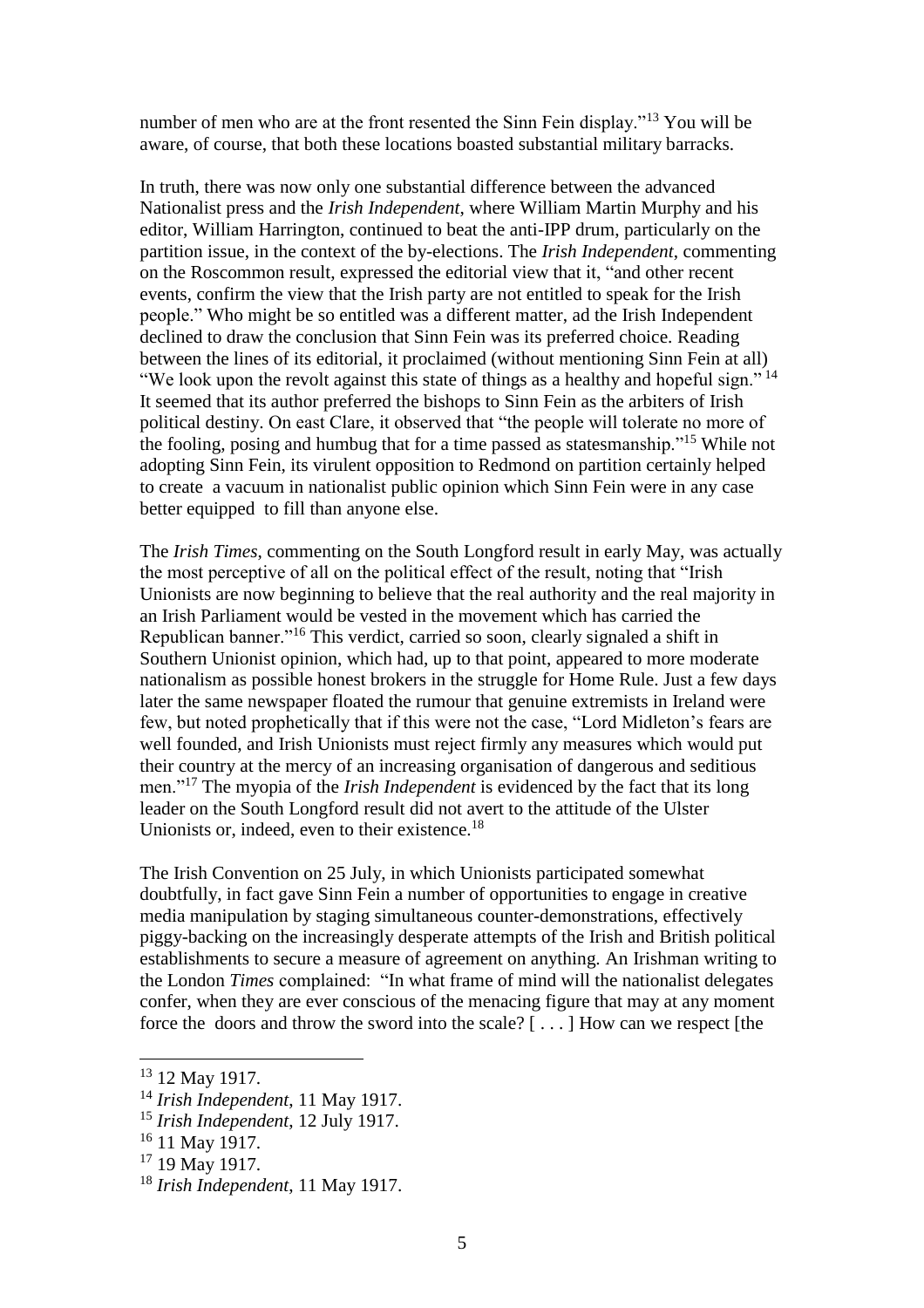Convention's powers or authority if it is out-voiced in the very city in which it meets by the agents of treason and rebellion?"<sup>19</sup> It also allowed further opportunities for the more nationalist papers to turn their fire not only on the *Freeman's Journal*, but, also, more unusually, on the Catholic bishops, whose leader, Cardinal Logue, had publicly backed the Convention, and who later attacked the Gaelic League for having "turned into a political machine".<sup>20</sup>. The *Freeman*, in the words of a former Nationalist MP John Sweetman, "has now adopted the policy of the Sinn Féiners, although it excels itself in abusing us." The bishops, he added, "seem to be so tied to the British government that, with the exception of Bishop Dwyer [of Limerick who had been converted to a more militant form of nationalism by the 1916 executions] they did not even publicly support the Pope." <sup>21</sup>

Even before the Convention, at a consultative meeting in Cork in June the protest was carried inside the doors, no doubt as part of a plan to attract media attention, as it did. This had one unusual aspect in that it was enlivened by class as well as by political tensions. Lord Midleton, in the chair, was interrupted by one of almost 100 Sinn Fein supporters present who shouted: "Whom do you represent? You represent only the sweaters of Cork. Let the working classes come and address us.". The protester eventually left the hall under protest and was "received among his friends with loud cheer and cries of "down with the capitalists!"<sup>22</sup>

The death of Thomas Ashe on hunger strike in September, after less than a week, was a shock to the system, indeed to the various systems competing for public and political support, and clearly marked a watershed of sorts in the media as well as everywhere else. The Irish Independent wrung its hands, but with a noticeable economy of effort. In a short editorial, it charged the British administration in Ireland with negligence in not hospitalising Ashe sooner. It added: "We all know how differently women convicted even of incendiarism were treated in English prisons, when they went on hungers-strike. The people will not fail to note the differentiation against political prisoners in Irish jails who made no attack of any kind on life or property."<sup>23</sup> The *Irish Times* placed the blame even more firmly on the Government, but from a pro-Unionist perspective, attacking the government for changing the prison rules in the wake of Ashe's death. . "A nervous government", it proclaimed, "has the same effect on the Irish people that a nervous rider has on a spirited horse ... Unlimited license for sedition in Ireland could hardly have worse effects than the casual enforcement of laws accordingly as the Governments temper varies between timidity and resolution."<sup>24</sup>. Evidently the "surgeon's knife" of the previous year was still conveniently to hand. even if the *Leader* later suggested ironically that it had been blunted.<sup>25</sup>

<sup>19</sup> *The Times*, 17 July 1917.

 $20$  Letter to the Secretary of the Leinster College of Irish on 12 September 1917, reported in the *Irish Times*, 14 September 1917.

<sup>21</sup> *New Ireland*, 21 July 1917.

<sup>22</sup> *Irish Times*, 15 June 1917.

<sup>23</sup> *Irish Independent*, 26 September 1917.

<sup>24</sup> *Irish Times*, 1 October 1917.

<sup>25</sup> *The Leader*, 6 October 1917.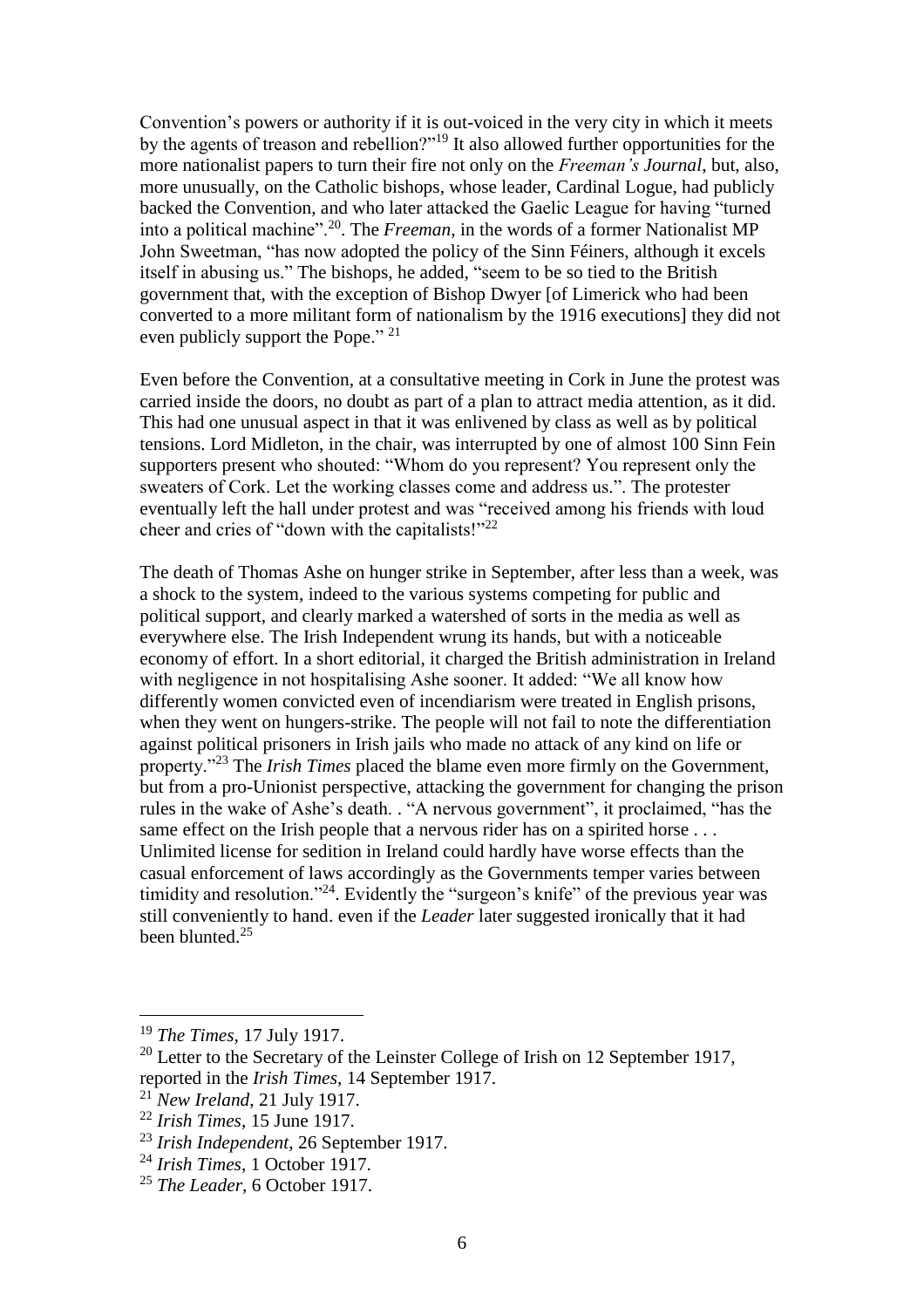That paper returned to this theme if more mildly, when the subsequent inquest was marred by disagreement and disorder, suggesting that "the Government could have acted a little more promptly on the advice of the Visiting Justices" and that the situation was "complicated by blunders and indecisions at Dublin Castle".<sup>26</sup> But It reserved its sharpest criticism for Tim Healy, the barrister who appeared for Ashe's family, and suggested that he should be dealt with by his professional peers.

I have been dealing, up to now, with primarily the advanced nationalist press and the mainstream press, but there are two other aspects of the press in 1917 with which I would like to deal: censorship, and the role of some interesting newspapers which fall only partly into either of the categories, or indeed not at all.

The censorship was, of course, particularly active after 1916, but by 1917 it seemed to find itself to a degree baffled both by the rapidity of the spread of nationalist ephemera, and by the fact that it was becoming more difficult to drw a dividing line between political opposition and sedition. The records are patchy, but, insofar as ephemera are concerned, it s clear that one of the those chiefly involved was Fergus O'Connor, a 1916 veteran and printer who operated out of 44 Eccles Street in Dublin, and whose premises were raided, with only modest success, after a Wexford newsagent had complained to the authorities that O'Connor had sent her an unsolicited package of Sinn Fein publications for sale, together with a bill, which she passed on, evidently with some relief, to the constabulary!<sup>27</sup>

Among the local papers, the authorities were particularly concerned about the *Kilkenny People* (that newspaper, incidentally also printed the *Phoenix*, mentioned earlier, between 1916 and 1917). What drew it to the attention of the authorities, however, were the frequent reports to the Censor by the County Inspector for Kilkenny. These eventually succeeded in having the paper seized. The censor, Lord Decies, notified the Attorney General that the *Kilkenny People* had "always been extreme in its policy and often violent in its expression".<sup>28</sup>

Suppression, however, did not take place immediately. A month later action was taken after it was formally advocated by Decies, who reiterated his warning about the paper and its proprietor, Mr.Keane, in the wake of inflammatory headlines to a report of De Valera's speech to the Sinn Fein Convention in that month. Advocating suppression, Decies encouraged the authorities that this was a low-risk option, because this tactic "has not, on former occasions, produced any strong protest" and because its editor, whom he had summoned to Dublin on explain his conduct on two past occasions without much effect, was "a decidedly dangerous class of man."<sup>29</sup> Fast forward a quarter of a century and we find the same newspaper, edited by the son of the man who had so offended Decies, irritating the hell out of Frank Aiken's censor in World War 2.

By October, the *Irish Times* was complaining, probably with some justification from its point of view, that in the wake of the Thomas Ashe affair, "many people have

<sup>26</sup> *Irish Times*, 2 November 1917.

<sup>&</sup>lt;sup>27</sup> NLI, Censorship papers P8467.

<sup>&</sup>lt;sup>28</sup> Decies to Attorney-General, 25 June 1917, NLI Censorship papers P8466.

 $29$  Decies' minute, 10 July 1917, NLI, Censorship papers P8467,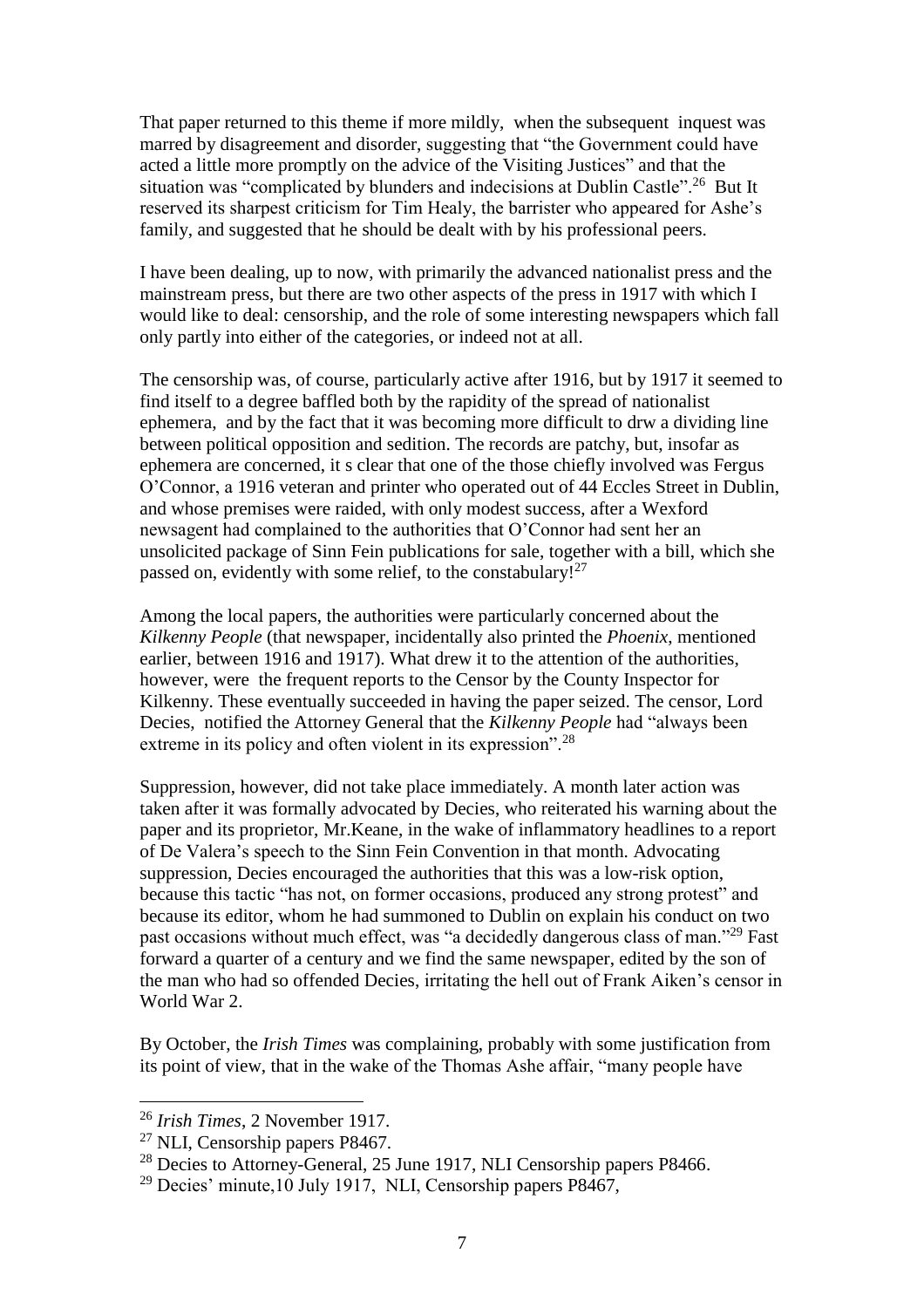wondered whether the Censorship is still governed by the strict principles which made it an effective agent of law and order in Ireland".<sup>30</sup>

The more marginal publications under notice – necessarily briefly – for this paper include the *Irish Citizen*, *The Leader*, the *Irish Catholic*, and – perhaps most interestingly – the Church of Ireland Gazette.

*Irish Citizen,* although primarily a voice for the suffrage movement, supported calls by Cumann na mBan for recognition of the status of political prisoners, and described John Redmond as "the enemy Redmond" for "leaving no stone unturned to wreck the Clause giving votes to women in the Representation of the People Bill".<sup>31</sup> It later gave prominence to a letter from a Republican, Maigread ni Conaire, full of reproach for the limited suffragette agenda. "If you leave men to carry out the task of national creative endeavor, you will have no right to complain later that there are flaws in construction: ad there will be flaws grave and serious flaws, if the women of Ireland fail to demand and take their full share in the national heritage."<sup>32</sup>

The *Leader*, for its part, devoted as much of its attention to harrying the Irish Independent as it did to supporting the new nationalist movement, although it declared resoundingly that "the old Party and Machine have lost the confidence of the country [and] are now the real factionists". While it argued that "in a country like Ireland struggling for freedom against a foreign country, there s only room for one organized political party", but carefully refrained – rather like the *Irish Independent* from suggesting the name of an such party.<sup>33</sup> I cannot, however, resist, quoting from one of its attacks on the Abbey Street colossus on the issue of the Irish language , after the Oireachtas had suggested sending a deputation to William Martin Murphy to make a column in Irish a daily feature. They envisaged the proprietor responding in verse:

> *Not twice a week but every day I'd let the language in for pay. No lock-out do I here declare Against a tongue that pays its fare. A language that comes in with coppers In Murphy's office meets no stoppers.<sup>34</sup>*

The *Irish Catholic*, for its part, seemed to ignore the Ashe affair entirely, and was probably preoccupied in managing its balancing act supporting both the now ultranationalist bishop Dwyer of Limerick for adopting his political attitude as "a matter of conscience",<sup>35</sup> and bishop Foley of Kildare and Leighlin, who had described rebellion in Ireland as "absolutely unjustifiable."<sup>36</sup> Its distance from political reality, or at least from the controversies which dealing with that reality would have made

<sup>30</sup> *The Irish Times*, 1 October 1917.

<sup>31</sup> *The Irish Citizen*, June 1917.

<sup>32</sup> *The Irish Citizen*, November 1917.

<sup>33</sup> *The Leader*, 10 November 1917.

<sup>34</sup> *The Leader*, 25 August 1917.

<sup>35</sup> *The Irish Catholic*, 25 August 25 1917.

<sup>36</sup> *The Irish Catholic*, 13 October 1917.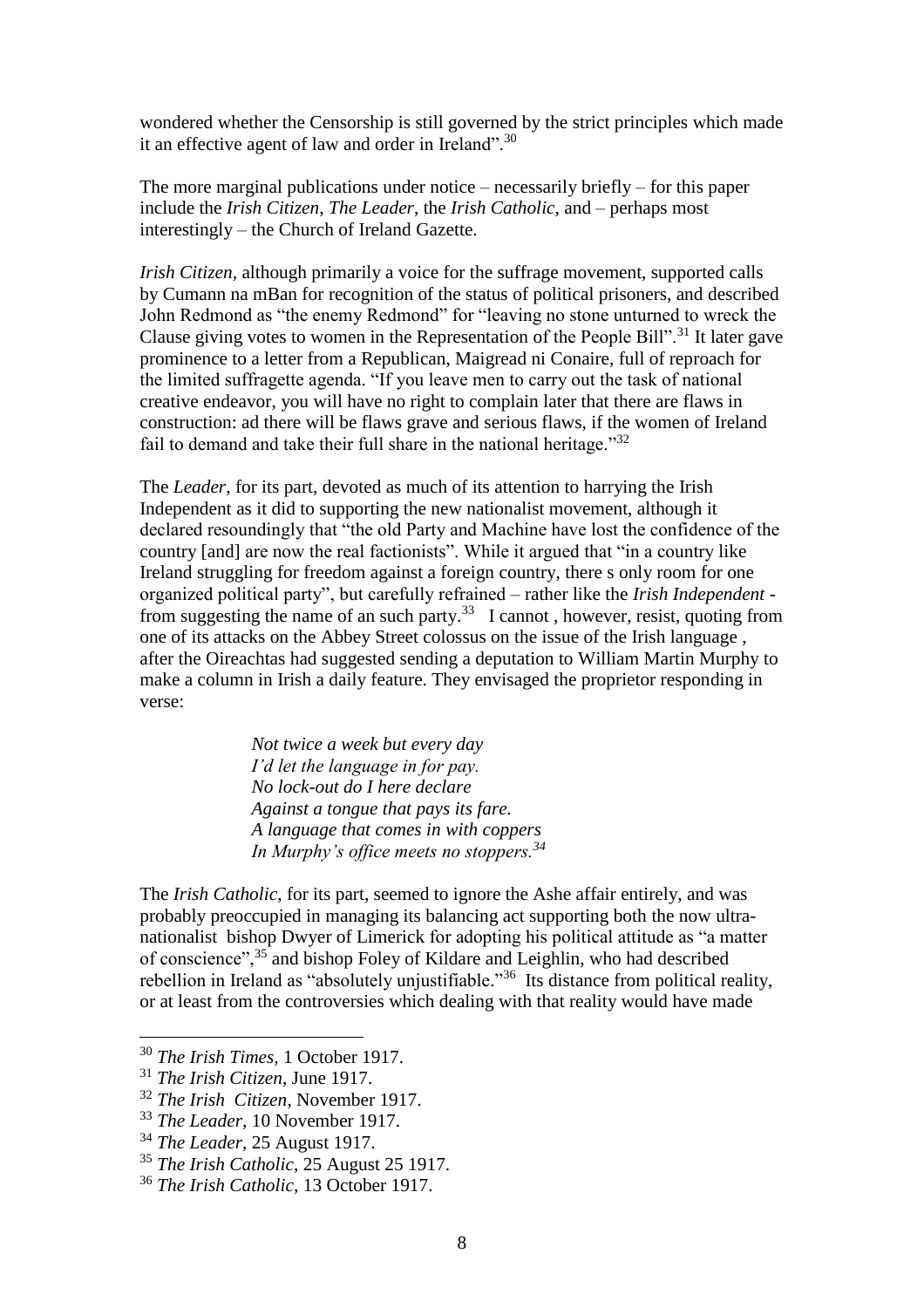unavoidable, and its attachment to the apron strings of the Irish parliamentary Party was exemplified by its belief that "the businessmen of Ulster cannot be ignorant of the fact that the only possible hope of permanent relief from the intolerable condition of things s the restoration to Ireland of her full parliamentary constitution of the King, Lords and Commons of this realm."<sup>37</sup>

At this remove in time, however, it is impossible to ascertain whether it was with tongue in cheek, or for some ulterior political motive, that this publication prominently published a letter from "A Sinn Feiner" complaining about an evidently new but distasteful social habit- women smoking.

"I have known", anonymous the letter-writer complained, "good, sensible women and girls to indulge in the weed with their brothers 'just for the fun of it'. My own objection to smoking rests in the fact that it s not what our Blessed Mother would do on earth, and that it takes away in no small measure any respect for the girl who indulges in it."<sup>38</sup>

The Church of Ireland Gazette, for its part, ploughed a rather lonely furrow, praising Tom Kettle and "AE" (George Russell)<sup>39</sup> and, although it accepted that it could not think of an alternative, was convinced that the Home Rule Act was "hopelessly out of date". "<sup>40</sup> It quoted a pamphlet by Tom Johnson to support its view that Southern Irish employers (many of whom of course would have been Protestant) should "foster and not prevent" the organisation of labour.<sup>41</sup> It praised, inferentially, the Church of Ireland bishop of Killaloe's tartly expressed opinion that his church "seemed more the Church of England in Ireland than the Church of Ireland itself "<sup>42</sup> and castigated the civic conscience of Dublin for ignoring distress in the capital after Larkin.<sup>43</sup>

The man behind it was the interesting Warre B. Wells, an Englishman who edited the paper from 1903 until 1919, and whose conversion to the cause of constitutional Irish nationalism (though conspicuously not to the Irish Parliamentary Party) was only thinly disguised in his editorials. Responsible opinion, he argued, "is no more minded to tolerate political sabotage under the Orange flag than under the Tricolour."<sup>44</sup> - But his views were even more forcefully expressed in a verdict in his book, *An Irish Apologia: Some Thoughts on Anglo-Irish relations and the War*, published in the same year,  $45$  Here he addressing his readers in Ireland and England – but particularly, would suspect, in England - and, in my view, possibly identified in vivid terms the key political failure of British policy, in Dublin rather than in Belfast or London, which had been to a great extent, if not solely, responsible for what followed, especially when combined with the disastrous handling of the courts martial, jailings and hunger strikes which lit up 1917 like so many bonfires:

<sup>37</sup> *The Irish Catholic*, 8 September 1917.

<sup>38</sup> *The Irish Catholic*, 15 September 1917.

<sup>39</sup> *Church of Ireland Gazette*, 13 January 1917.

<sup>40</sup> *Church of Ireland Gazette*, 16 February 1917.

<sup>41</sup> *Church of Ireland Gazette*, 2 February 1917.

<sup>42</sup> *Church of Ireland Gazette*, 16 February 1917.

<sup>43</sup> *Church of Ireland Gazette*, 16 March 1917.

<sup>44</sup> *The Church of Ireland Gazette*, 7 December 1917.

<sup>45</sup> Maunsel, Dublin, 1917.